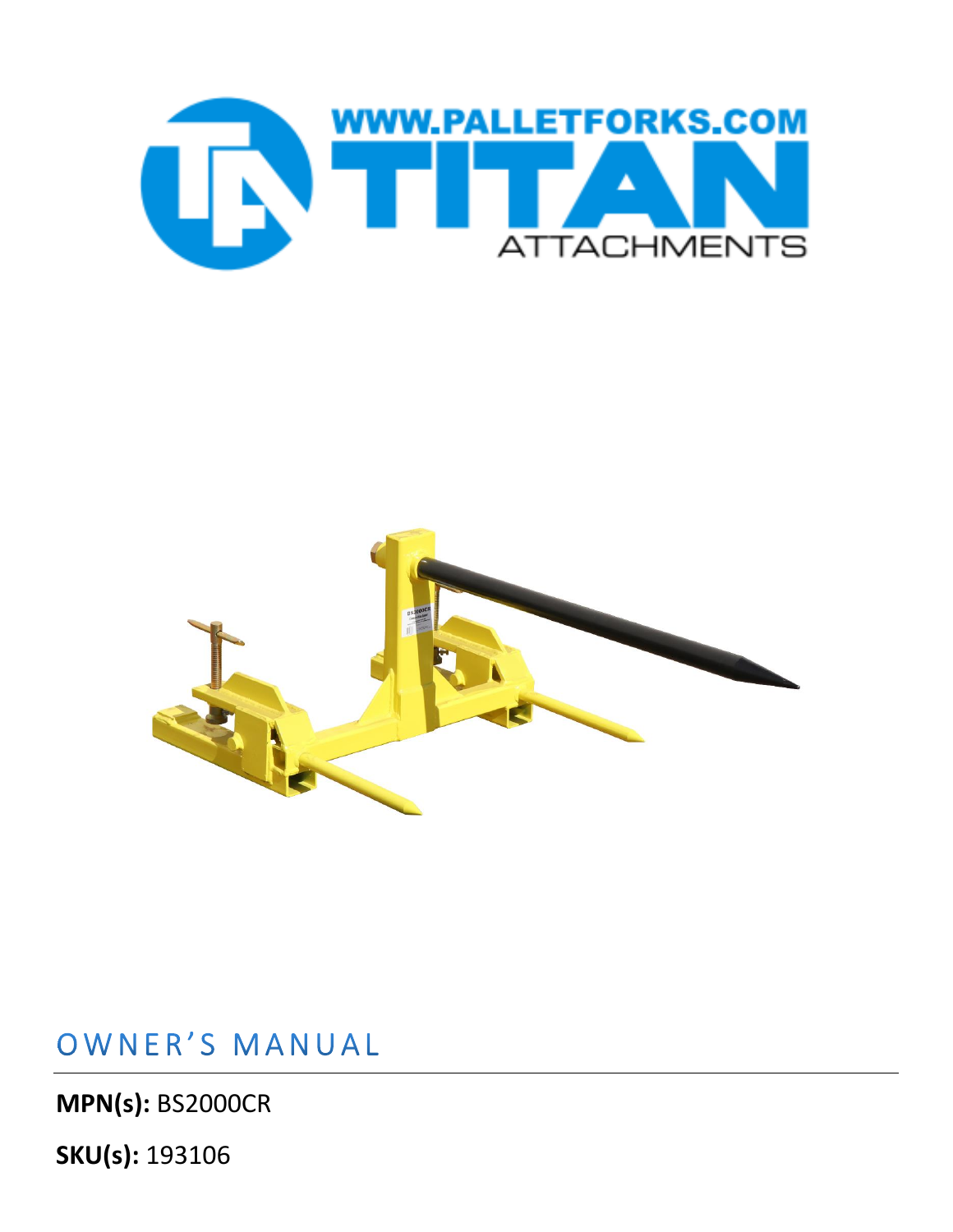## PARTS DIAGRAM



| <b>KEY</b> | <b>DESCRIPTION</b>      | <b>QTY</b>     |
|------------|-------------------------|----------------|
| (1)        | <b>SPEAR FRAME</b>      | x1             |
| (2)        | <b>BOLT WITH HANDLE</b> | x <sub>2</sub> |
| (3)        | <b>PUCK</b>             | x <sub>2</sub> |
| (4)        | <b>NUT M8</b>           | x <sub>2</sub> |
| (5)        | <b>BOLT M8x25</b>       | x <sub>2</sub> |
| (6)        | <b>MAIN SPEAR</b>       | x1             |
| (7)        | <b>NUT M30</b>          | <b>x1</b>      |